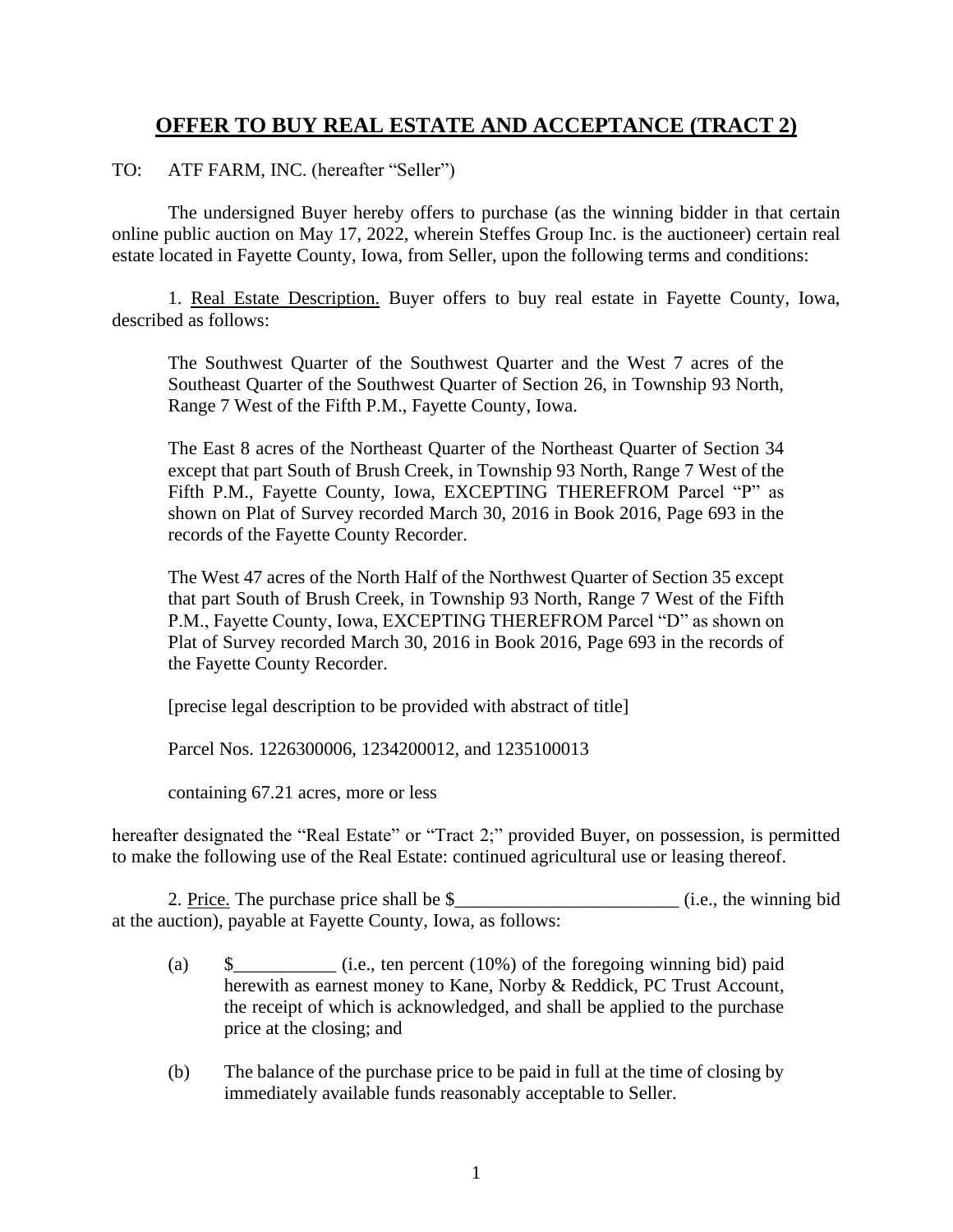The payment of the purchase price and the purchase of this Real Estate is subject to the conditions and contingencies described in this Offer to Buy Real Estate and Acceptance, but is not subject to financing.

3. Real Estate Taxes. Seller shall pay real estate taxes prorated to the date of possession and any unpaid real estate taxes payable for prior years. Buyer shall pay all subsequent real estate taxes. Any proration of real estate taxes on the Real Estate shall be based upon such taxes for the year currently payable.

4. Special Assessments. Seller shall pay all special assessments which are a lien on the Real Estate as of the date of acceptance of this offer. All other special assessments shall be paid by Buyer.

5. Risk of Loss and Insurance. Prior to Seller's delivery of possession of the Real Estate to Buyer, all risk of loss shall remain with Seller until possession of the Real Estate shall be delivered to Buyer.

6. Care and Maintenance. The Real Estate shall be preserved in its present condition and delivered intact at the time possession is delivered to Buyer.

7. Possession. If Buyer timely performs all obligations hereunder, possession of the Real Estate shall be delivered to Buyer on or before July 1, 2022 (herein sometimes referred to as the "Closing Date"), with any adjustments of rent, insurance and interest to be made as of the date of transfer of possession. Buyer's possession of the Real Estate shall be subject to the rights of the current tenant.

8. Improvements. Except as noted above, all improvements that integrally belong to or are part of the Real Estate shall be considered a part of the Real Estate and included in this sale.

9. Use of the Purchase Price. At time of settlement, funds of the purchase price may be used to pay taxes and other liens and to acquire outstanding interests, if any, of others.

10. Abstract of Title. Seller, at its expense, shall promptly obtain an abstract of title for the Real Estate continued through a date within thirty (30) days of the Closing Date and deliver it to Buyer for examination. It shall show merchantable title in Seller in conformity with this agreement, Iowa Law and Title Standards of the Iowa State Bar Association. The abstract shall become the property of Buyer when the purchase price is paid in full. Seller shall pay the cost of any additional abstracting and title work due to any act or omission of Seller.

11. Deed. Upon payment of the purchase price, Seller shall convey the Real Estate to Buyer or Buyer's assignee by Warranty Deed free and clear of all liens, restrictions and encumbrances, except: zoning ordinances and agreements entered under them, easements and restrictions of record, and the existing farm lease, which constitutes merchantable title for purposes of this transaction. Any general warranties of title shall extend only to the time of acceptance of this Offer, with special warranties as to acts of Seller continuing up to time of delivery of the Deed.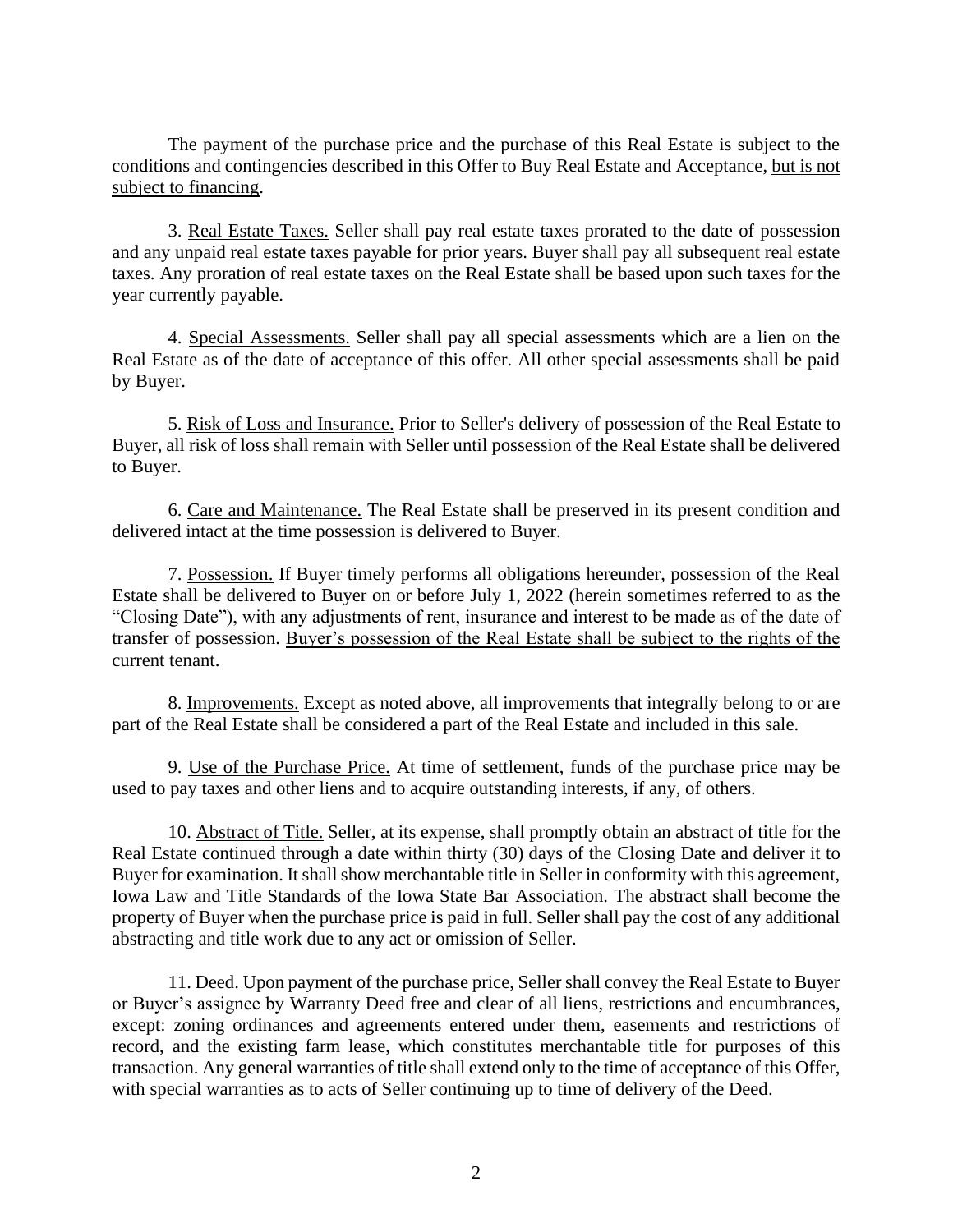12. Time is of the Essence. Time is of the essence in this contract.

13. Remedies of the Parties.

(a) If Buyer fails to timely perform this contract, Seller may forfeit it as provided by Iowa Code Chapter 656 (21) and all payments made shall be forfeited or, at Seller's option, upon thirty (30) days written notice of intention to accelerate the payment of the entire balance because of such failure (during which thirty (30) days such failure is not corrected) Seller may declare the entire balance immediately due and payable. Thereafter this contract may be foreclosed in equity and the Court may appoint a receiver.

(b) If Seller fails to timely perform this contract, or if any of Buyer's conditions herein are not satisfied at or prior to closing (or such other date or time as indicated in writing herein), Buyer shall not be required to close hereunder and Buyer has the right to all payments made returned to Buyer. (See Section 2(a) above).

(c) Buyer and Seller also are entitled to utilize any and all other remedies or actions at law or in equity available to them and shall be entitled to obtain judgment for costs and attorney's fees as permitted by law.

14. Contract Binding on Successors in Interest. This contract shall apply to and bind the successors in interest of the parties.

15. Construction. Words and phrases shall be construed as in the singular or plural number and as masculine, feminine or neuter gender, according to the context.

16. Groundwater Hazards. Seller represents and warrants to Buyer that, to the best of Seller's knowledge, it has no knowledge of the presence in or beneath the Real Estate of solid waste, radioactive waste, hazardous waste, hazardous substances, underground storage tanks, wells or other conditions which may lead to groundwater contamination, including those substances defined to be hazardous in 42 U.S. Code Section 9601, et seq. and Iowa Code Chapter 455B (2021) or any other federal or state or local law with respect to groundwater hazards.

17. Miscellaneous. The parties agree that all understandings and agreements, if any, previously made between the parties hereto are merged in this Agreement, which alone fully and completely expresses their understanding with respect to the purchase and sale of the Real Estate. This agreement may not be changed or terminated orally, but only by an instrument in writing executed by all of the parties hereto. This agreement shall not be transferred or assigned without the prior written consent of the other party hereto, which consent shall not be unreasonably withheld. Notwithstanding the foregoing, Seller shall allow Buyer to assign this agreement to purchase the Real Estate to another entity (corporation, limited partnership or a limited liability company, or other business entity) designated by Buyer at or prior to the time of closing, provided Buyer remains fully obligated and liable hereunder, notwithstanding any such permitted assignment. This agreement shall be governed by and construed in accordance with the laws of the State of Iowa.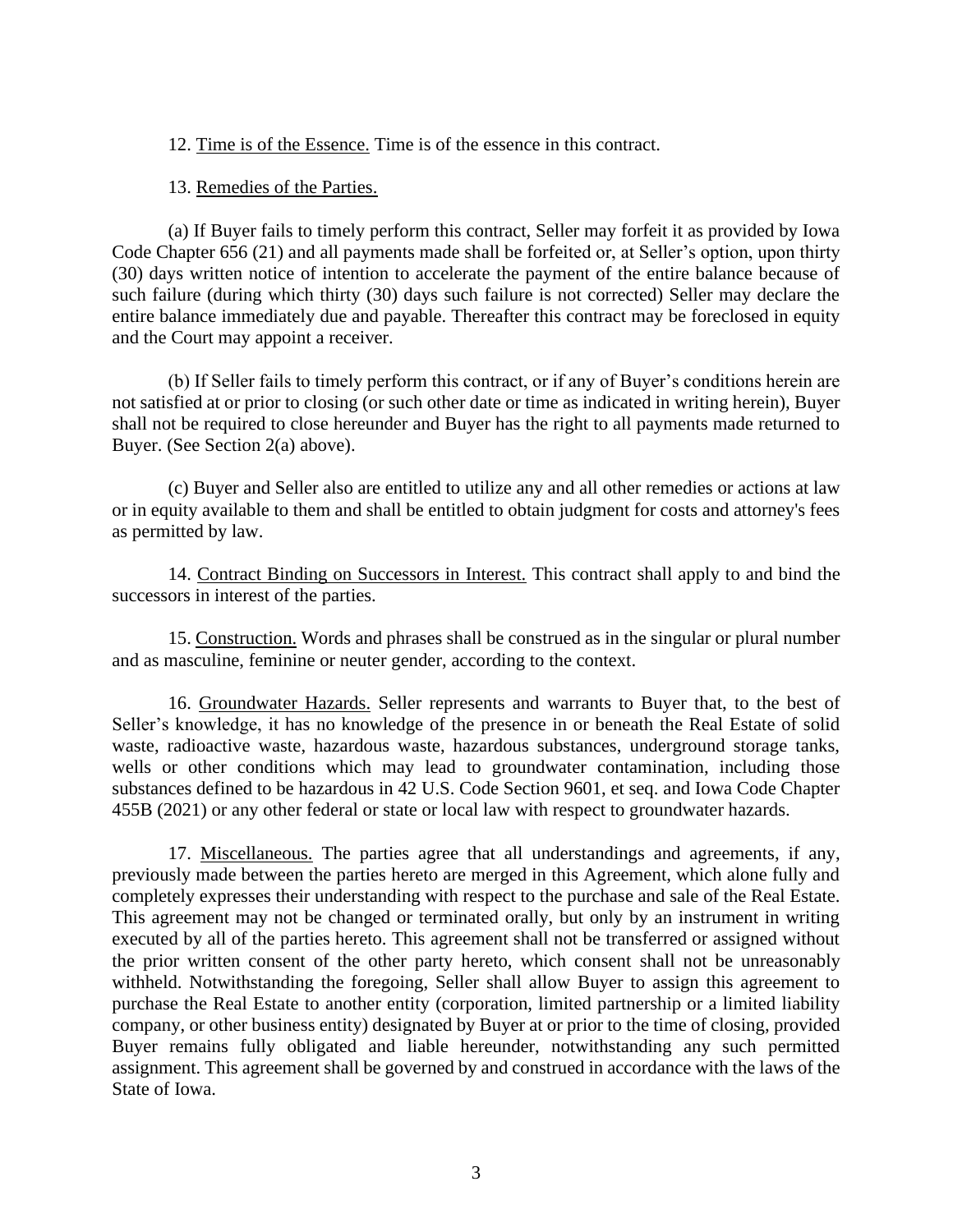18. "AS IS" Condition. Buyer has inspected the Real Estate and accepts the Real Estate in "AS IS" condition, as of and after the closing. Buyer is not relying upon any representations or warranties of Seller not set in full in writing herein.

19. Section 1031 Exchange.

(a) Seller reserves the right to assign its rights, but not its obligations hereunder, to a qualified intermediary as provided in Internal Revenue Code Regulation 1.1031(k)-1(g)(4) on or before the closing date. To that end, Buyer may be asked to exercise a notice of assignment and acceptance, acknowledging assignment of this Agreement by Seller to such qualified intermediary. Buyer agrees to cooperate with Seller in connection with Seller's intent to comply with Section 1031 of the Internal Revenue Code of 1986, as amended, and the regulations thereunder, at no cost to Buyer.

(b) Buyer reserves the right to assign its rights, but not its obligations hereunder, to a qualified intermediary as provided in Internal Revenue Code Regulation 1.1031(k)-1(g)(4) on or before the closing date. To that end, Seller may be asked to exercise a notice of assignment and acceptance, acknowledging assignment of this Agreement by Seller to such qualified intermediary. Seller agrees to cooperate Buyer in connection with Buyer's intent to comply with Section 1031 of the Internal Revenue Code of 1986, as amended, and the regulations thereunder, at no cost to Seller.

20. Special Provisions. This agreement is further subject to the applicable Special Provisions attached hereto and by this reference made a part hereof.

| <b>Print Name</b> | , Buyer | Date                   |         |
|-------------------|---------|------------------------|---------|
| <b>Print Name</b> | , Buyer | Date                   |         |
|                   |         |                        | , 2022. |
|                   |         | ATF Farm, Inc., Seller |         |

 $By$ 

Anthony J. Fettkether, President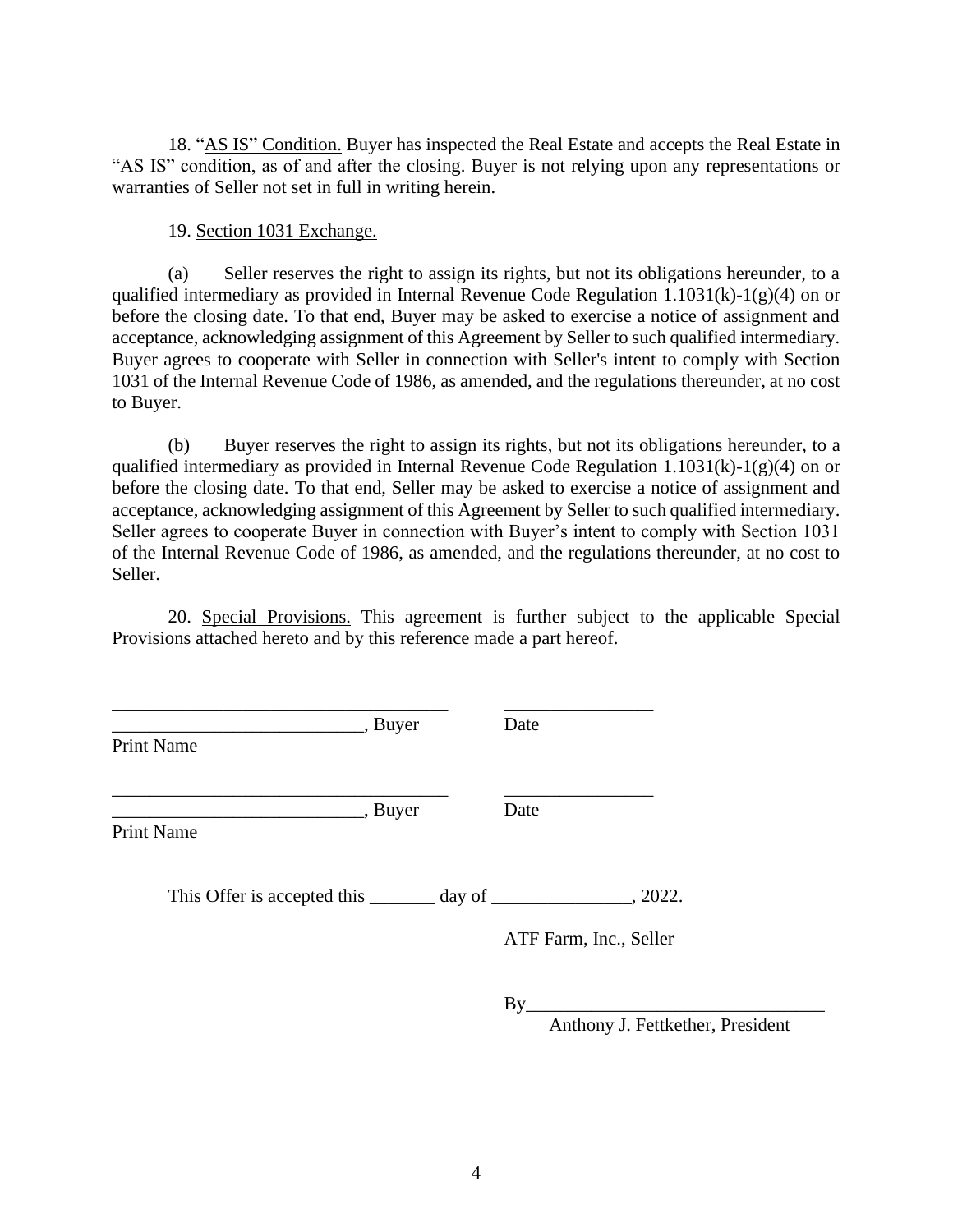## **Special Provisions:**

- The online buyer's premium of \$1,000 per Tract will be added to the bid amount to arrive at the total contract purchase price.
- Tracts will be tied together with the bidding set to close simultaneously. If a bid is placed with less than 4 minutes left, the time on the auction will extend another 4 minutes. This will continue until no bids are placed within the last 4 minutes. Each Tract will stay in bidding extension until there are no more bids placed on any of the Tracts that are tied together.
- Down payment is due on the day the bidding closes and signing of the contracts will take place through email and electronic document signatures. In the event the auction bidding closes after 3:00pm, the earnest money will be due the following business day.
- The Row Crop land is rented for the 2022 crop year. Seller will retain 100% of the 2022 crop rent.
- It shall be the responsibility of the Buyer to serve tenant of the row crop land notice, prior to September 1, 2022, if so desired.
- It shall be the obligation of the Buyer to report to the Fayette County FSA office and show filed deed in order to receive the following if applicable: A. Allotted base acres. B. Any future government programs. CRP Prorate.
- Buyer agrees to follow all requirements of conservation plans and practices required by the FSA to maintain eligibility in the Conservation Reserve Program. Buyer agrees to accept responsibility and liability for any actions by the Buyer which would endanger eligibility for the CRP or actions that would require repayment of the CRP payment or payments. Buyer further agree to indemnify and hold harmless the Sellers for any recovery sought by the FSA due to actions of Buyer, which would violate the requirements of the CRP. In the event the Buyer elects to take the ground out of CRP, the Buyer will be responsible to the Seller for any prorate of the CRP payment that the Seller would have received.
- Tract 1 will be selling lump sum price. Tract 1 has a recorded surveyed.
- Tracts  $2 \& 3$  will be sold by the acre, with Assessor acres being the multiplier. The Seller shall not be obligated to furnish a survey on Tracts 2 or 3.
- Currently Tract 3 has an easement by prescription across the adjoining land owner to access the southwest corner of Tract 3.
- In the event Tracts 1, 2  $\&$  3 are different Buyers, then Tract 1 will have an agricultural easement established in favor of Tract 2 for ingress & egress south of the buildings across the lawn to the field of Tract 2.
- In the event Tracts  $2 \& 3$  are the same Buyer, then no easement will be needed on Tract 1.
- Buyer of Tract 1 shall bear the responsibility and expense to have the septic system pumped & inspected, prior to closing, as required by the Iowa DNR. It shall also be the Buyer's responsibility and expense, if needed, to upgrade, repair, or any other matters to the septic system in accordance with Fayette County & Iowa Laws & regulations. Prior to closing, the Buyer shall acquire the proper paperwork required by the Fayette County Sanitarian for the septic system.
- If one Buyer purchases more than one tract, the Seller shall only be obligated to furnish one abstract and deed (husband & wife constitute one buyer).
- This auction sale is not contingent upon Buyer's financing or any other Buyer contingencies.